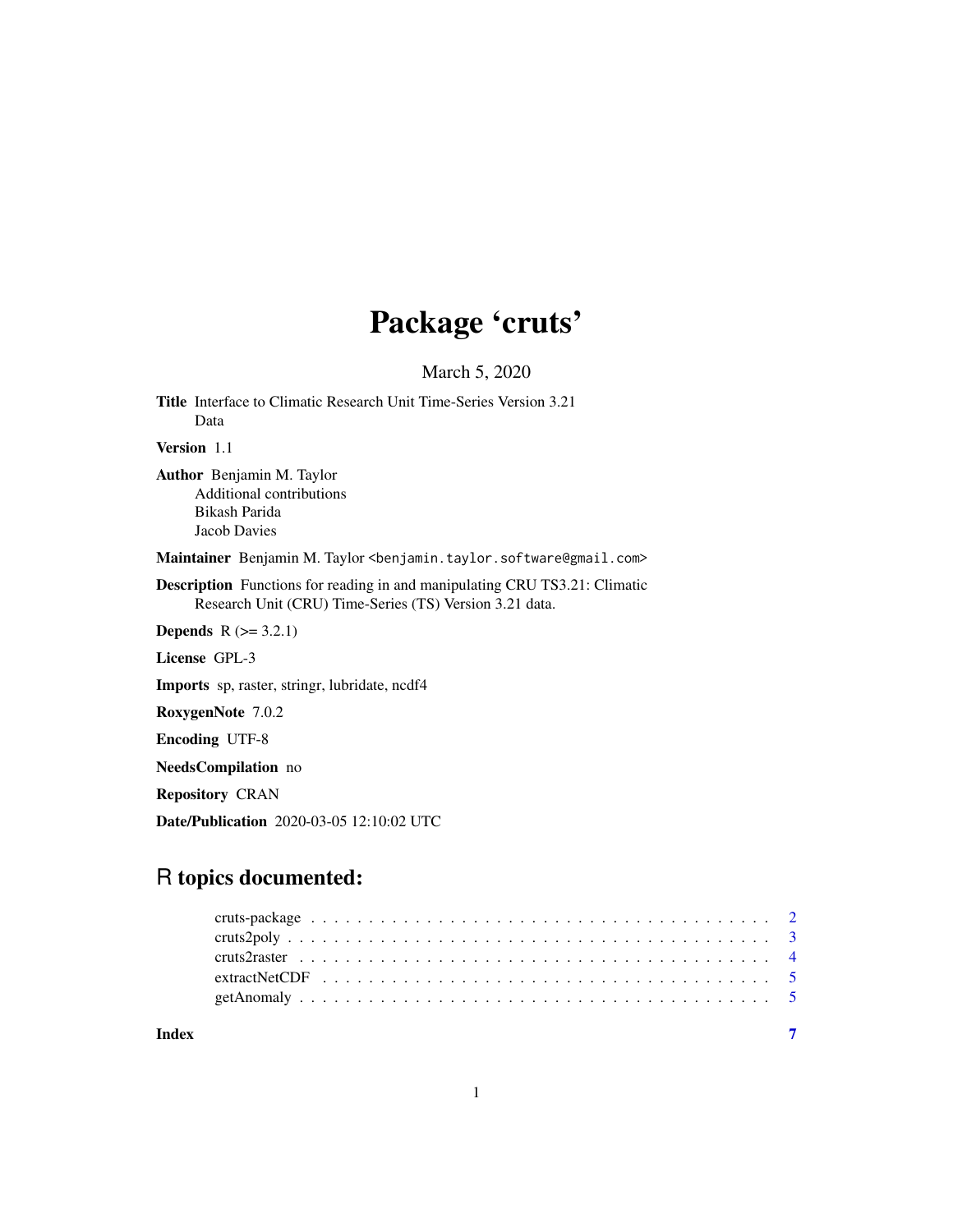<span id="page-1-0"></span>cruts-package *cruts*

#### Description

Read data from CRU TS3.21: Climatic Research Unit (CRU) Time-Series (TS) Version 3.21 of High Resolution Gridded Data of Month-by-month http://catalogue.ceda.ac.uk/uuid/ac4ecbd554d0dd52a9b575d9666dc4

#### Usage

cruts

#### Format

An object of class logical of length 1.

#### Details

| Package:     | cruts                                                                                                  |
|--------------|--------------------------------------------------------------------------------------------------------|
| Title:       | Interface to Climatic Research Unit Time-Series Version 3.21 Data                                      |
| Version:     | 1.1                                                                                                    |
| Author:      | Benjamin M. Taylor Additional contributions Bikash Parida Jacob Davies                                 |
| Maintainer:  | Benjamin M. Taylor<br>benjamin.taylor.software@gmail.com>                                              |
| Description: | Functions for reading in and manipulating CRU TS3.21: Climatic Research Unit (CRU) Time-Series (TS) Ve |
| Depends:     | $R$ ( $>=$ 3.2.1)                                                                                      |
| License:     | $GPL-3$                                                                                                |
| Imports:     | sp, raster, stringr, lubridate, ncdf4                                                                  |
| RoxygenNote: | 7.0.2                                                                                                  |
| Encoding:    | UTF-8                                                                                                  |
|              |                                                                                                        |

Index of help topics:

| cruts-package | cruts                  |
|---------------|------------------------|
| cruts2poly    | cruts2poly function    |
| cruts2raster  | cruts2raster function  |
| extractNetCDF | extractNetCDF function |
| getAnomaly    | getAnomaly function    |

sectionDependencies The package cruts depends upon some other important contributions to CRAN in order to operate; their uses here are indicated:

sp, raster, stringr, lubridate, ncdf.

sectionCitation X

references X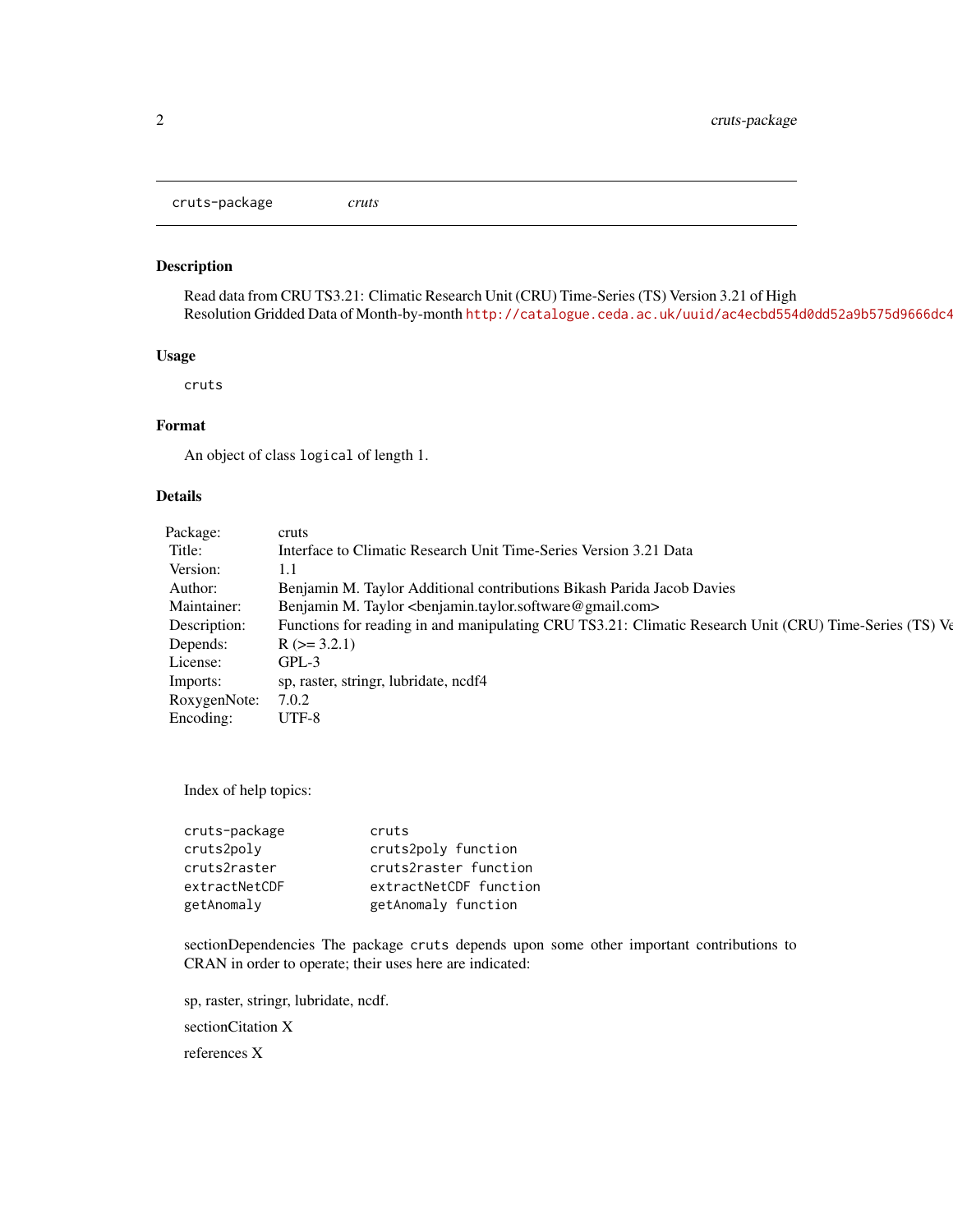#### <span id="page-2-0"></span>cruts2poly 3

#### Author(s)

Benjamin Taylor, Department of Medicine, Lancaster University

cruts2poly *cruts2poly function*

#### Description

A function to convert Climatic Research Unit Time-Series in NetCDF format to polygonal format, averaging over each region in question.

#### Usage

```
cruts2poly(
 ncfile,
 poly,
  timeRange = NULL,
 offset = "1900-01-01",
 na.rm = FALSE
\lambda
```
Arguments

| ncfile    | character string giving name and location of the CRUTS time series NetCDF<br>file (if the file you downloaded is zipped, then you will need to extract it)                                                        |
|-----------|-------------------------------------------------------------------------------------------------------------------------------------------------------------------------------------------------------------------|
| poly      | a SpatialPolygonsDataFrame on which to average the variable in question                                                                                                                                           |
| timeRange | vector of length 2 giving the start and end dates in the first and second place.<br>Dates are converted using the function ymd, please refer to the help for this<br>funciton for details on appropriate formats. |
| offset    | time offset for CRU TS data                                                                                                                                                                                       |
| na.rm     | logical, whether to ignore NA's in averaging, default is FALSE (to be consistent<br>with other R functions in other packages), but option TRUE should probably be<br>used on most occasions                       |

#### Details

Data can be obtained from <http://catalogue.ceda.ac.uk/uuid/ac4ecbd554d0dd52a9b575d9666dc42d>

#### Value

a polygon with the averaged climate variable

#### Examples

```
## Not run: crutsimport(ncfile="my_cruts_file.nc",timeRange=c("2000-01-01","2001-01-01"))
```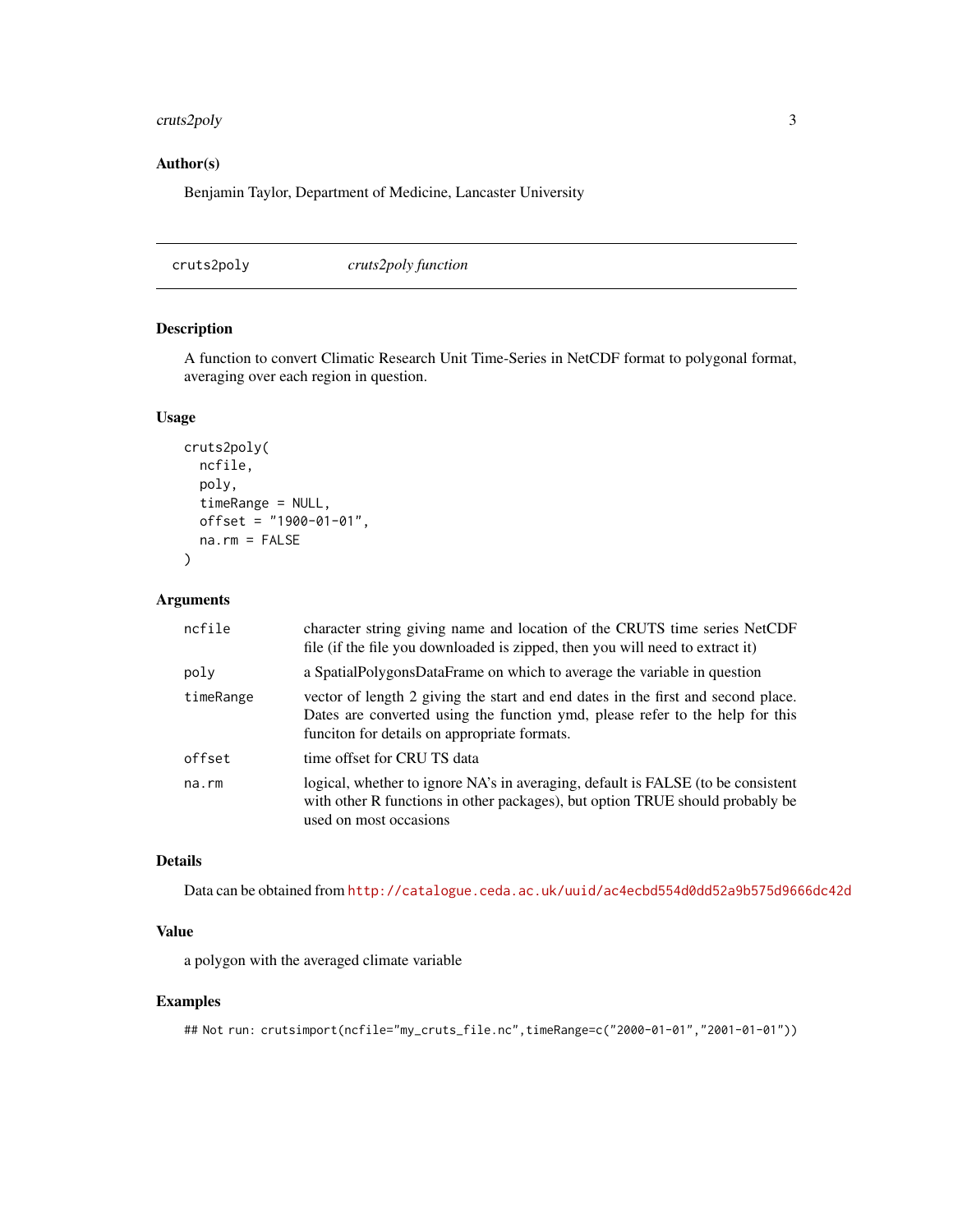<span id="page-3-0"></span>

#### Description

A function to convert Climatic Research Unit Time-Series in NetCDF format to raster format.

#### Usage

```
cruts2raster(
  ncfile,
  timeRange = NULL,
  poly = NULL,
  offset = "1900-01-01",
  type = "stack"
)
```
#### Arguments

| ncfile    | character string giving name and location of the CRUTS time series NetCDF<br>file (if the file you downloaded is zipped, then you will need to extract it)                                                        |
|-----------|-------------------------------------------------------------------------------------------------------------------------------------------------------------------------------------------------------------------|
| timeRange | vector of length 2 giving the start and end dates in the first and second place.<br>Dates are converted using the function ymd, please refer to the help for this<br>funciton for details on appropriate formats. |
| poly      | an optional SpatialPolygonsDataFrame on which to crop the raster to                                                                                                                                               |
| offset    | time offset for CRU TS data                                                                                                                                                                                       |
| type      | can be either 'brick' or 'stack' (thde default), this argument specifies what sort<br>of raster object to return.                                                                                                 |

#### Details

Data can be obtained from <http://catalogue.ceda.ac.uk/uuid/ac4ecbd554d0dd52a9b575d9666dc42d>

#### Value

a raster stack or brick containing the raw data

#### Examples

## Not run: crutsimport(ncfile="my\_cruts\_file.nc",timeRange=c("2000-01-01","2001-01-01"))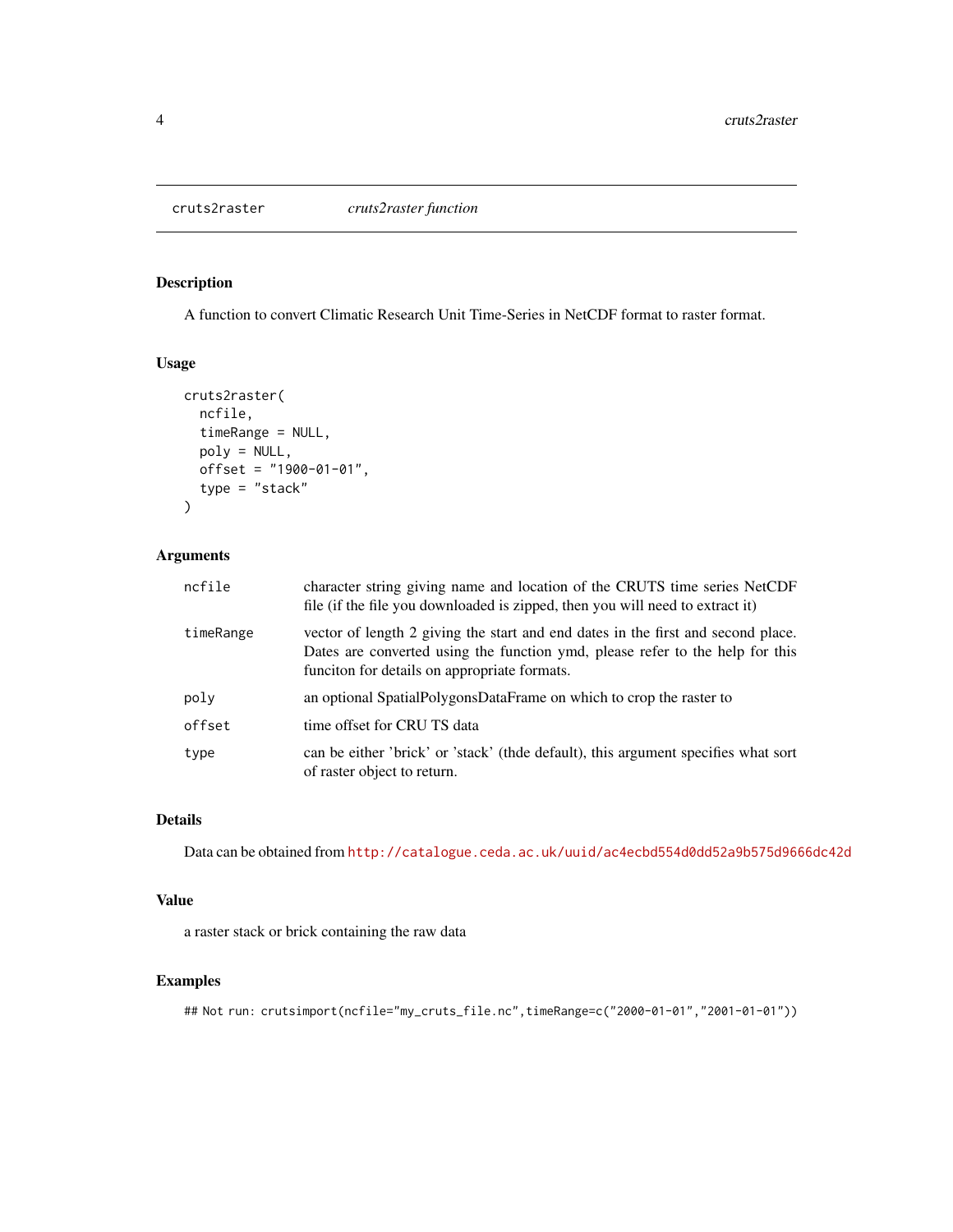<span id="page-4-0"></span>

#### Description

A function to extract data from CRU TS NetCDF files. A wrapper function for get.var.ncdf.

#### Usage

extractNetCDF(nc, start = NULL, count = NULL)

#### Arguments

| nc.   | an object inheriting class nedf                                                                                                                                                                                                                                                                                                                                                                                                                 |
|-------|-------------------------------------------------------------------------------------------------------------------------------------------------------------------------------------------------------------------------------------------------------------------------------------------------------------------------------------------------------------------------------------------------------------------------------------------------|
| start | the start index. A vector of indices indicating where to start reading the passed<br>values (beginning at 1). The length of this vector must equal the number of<br>dimensions the variable has. If not specified, reading starts at the beginning of<br>the file $(1,1,1,)$ .                                                                                                                                                                  |
| count | A vector of integers indicating the count of values to read along each dimension.<br>The length of this vector must equal the number of dimensions the variable has.<br>If not specified and the variable does NOT have an unlimited dimension, the<br>entire variable is read. As a special case, the value '-1' indicates that all entries<br>along that dimension should be read. By default this extracts data for the first<br>time point. |

#### Value

an array or matrix with the requested data

#### Examples

```
## Not run: extractNetCDF(dat=dat)
## Not run: extractNetCDF(dat=dat,start=c(1,1,1,1),count=c(1,2,3,1))
## Not run: extractNetCDF(dat=dat, start=c(1,1,1,1), count=c(-1,1,1,1))
```
getAnomaly *getAnomaly function*

#### Description

A function to extract anomalies from the Climatic Research Unit Time-Series dataset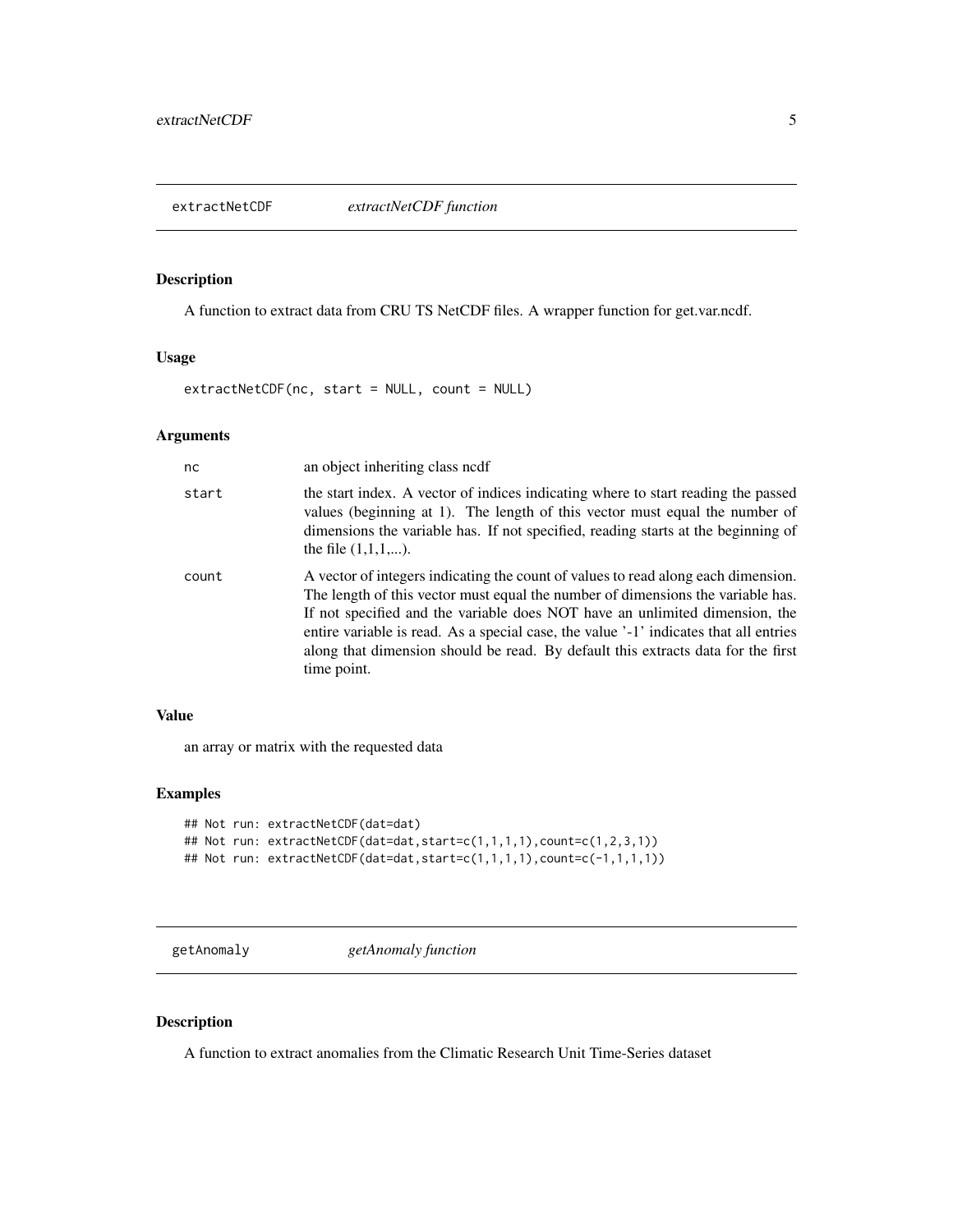#### Usage

```
getAnomaly(
  ncfile,
  poly = NULL,
  timeRange = NULL,
  offset = "1900-01-01",na.rm = FALSE
\mathcal{L}
```
#### Arguments

| ncfile    | character string giving name and location of the CRUTS time series NetCDF<br>file (if the file you downloaded is zipped, then you will need to extract it)                                                        |
|-----------|-------------------------------------------------------------------------------------------------------------------------------------------------------------------------------------------------------------------|
| poly      | an optional SpatialPolygonsDataFrame on which to compute the average anoma-<br>lies if NULL (the default) a raster brick will be returned                                                                         |
| timeRange | vector of length 2 giving the start and end dates in the first and second place.<br>Dates are converted using the function ymd, please refer to the help for this<br>funciton for details on appropriate formats. |
| offset    | time offset for CRU TS data                                                                                                                                                                                       |
| na.rm     | logical, whether to ignore NA's in averaging, default is FALSE (to be consistent<br>with other R functions in other packages), but option TRUE should probably be<br>used on most occasions                       |

#### Details

Data can be obtained from <http://catalogue.ceda.ac.uk/uuid/ac4ecbd554d0dd52a9b575d9666dc42d>

#### Value

a raster or polygon with the raw or spatially averaged anomalies